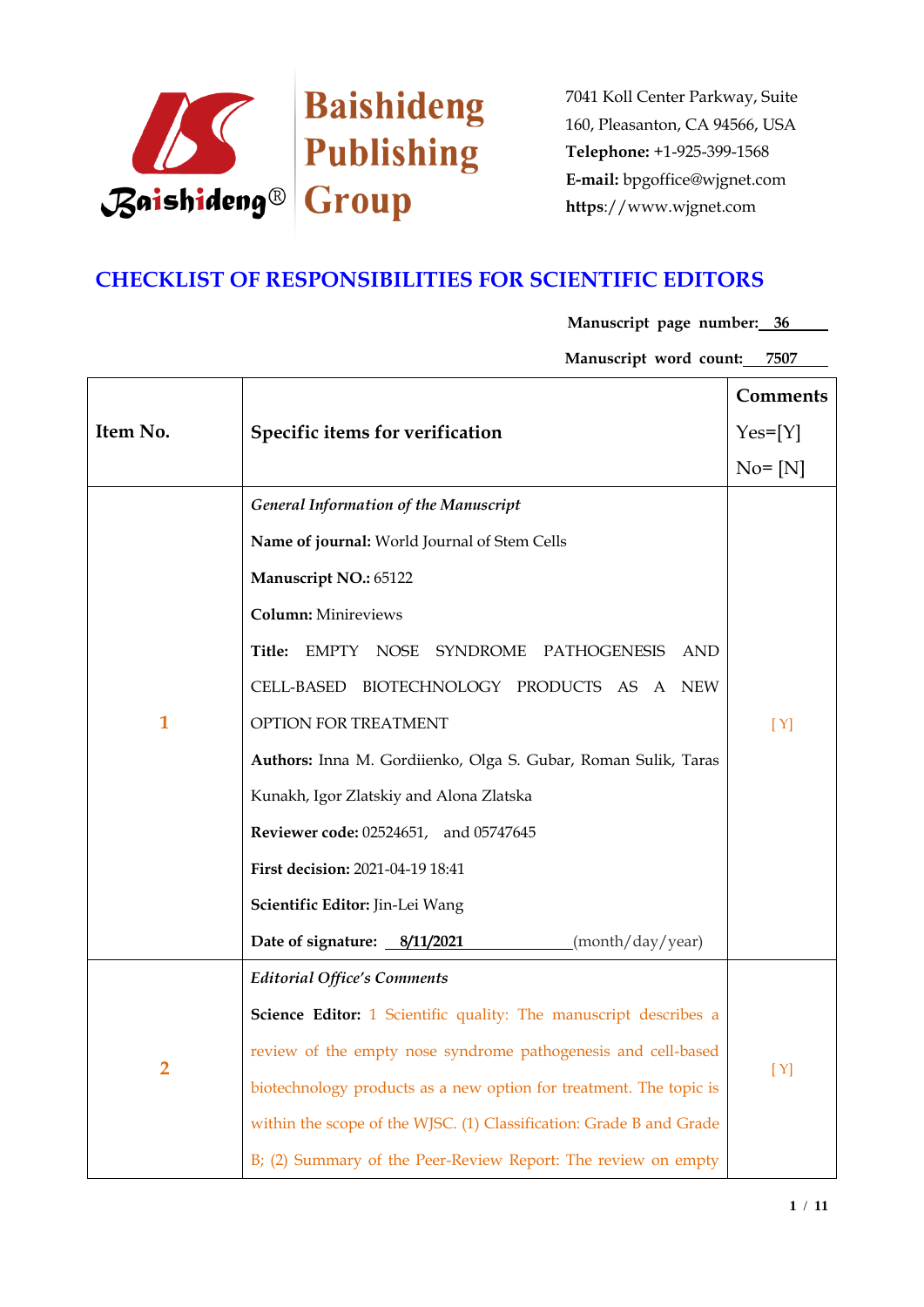

# **Baishideng Example 18** Publishing

7041 Koll Center Parkway, Suite 160, Pleasanton, CA 94566, USA **Telephone:** +1-925-399-1568 **E-mail:** bpgoffice@wjgnet.com **https**://www.wjgnet.com

nose syndrome is well conducted and set up. However, the related details are not included in abstract and core tips with a proper volume. The abstract should be re-constructed. The questions raised by the reviewers should be answered; and (3) Format: There is 1 table and 2 figures. (4) References: A total of 58 references are cited, including no references published in the last 3 years; (5) Self-cited references: There are no self-cited references; and (6) References recommend: The authors have the right to refuse to cite improper references recommended by peer reviewer(s), especially the references published by the peer reviewer(s) themselves. If the authors found the peer reviewer(s) request the authors to cite improper references published by themselves, please send the peer reviewer's ID number to the editorialoffice@wjgnet.com. The Editorial Office will close and remove the peer reviewer from the F6Publishing system immediately. 2 Language evaluation: Classification: Grade B and Grade B. A language editing certificate issued by AJE was provided. 3 Academic norms and rules: No academic misconduct was found in the Bing search. 4 Supplementary comments: This is an invited manuscript. No financial support was obtained for the study. The topic has not previously been published in the WJSC. 5 Issues raised: (1) The "Author Contributions" section is missing. Please provide the author contributions; (2) The authors did not provide original pictures. Please provide the original figure documents. Please prepare and arrange the figures using PowerPoint to ensure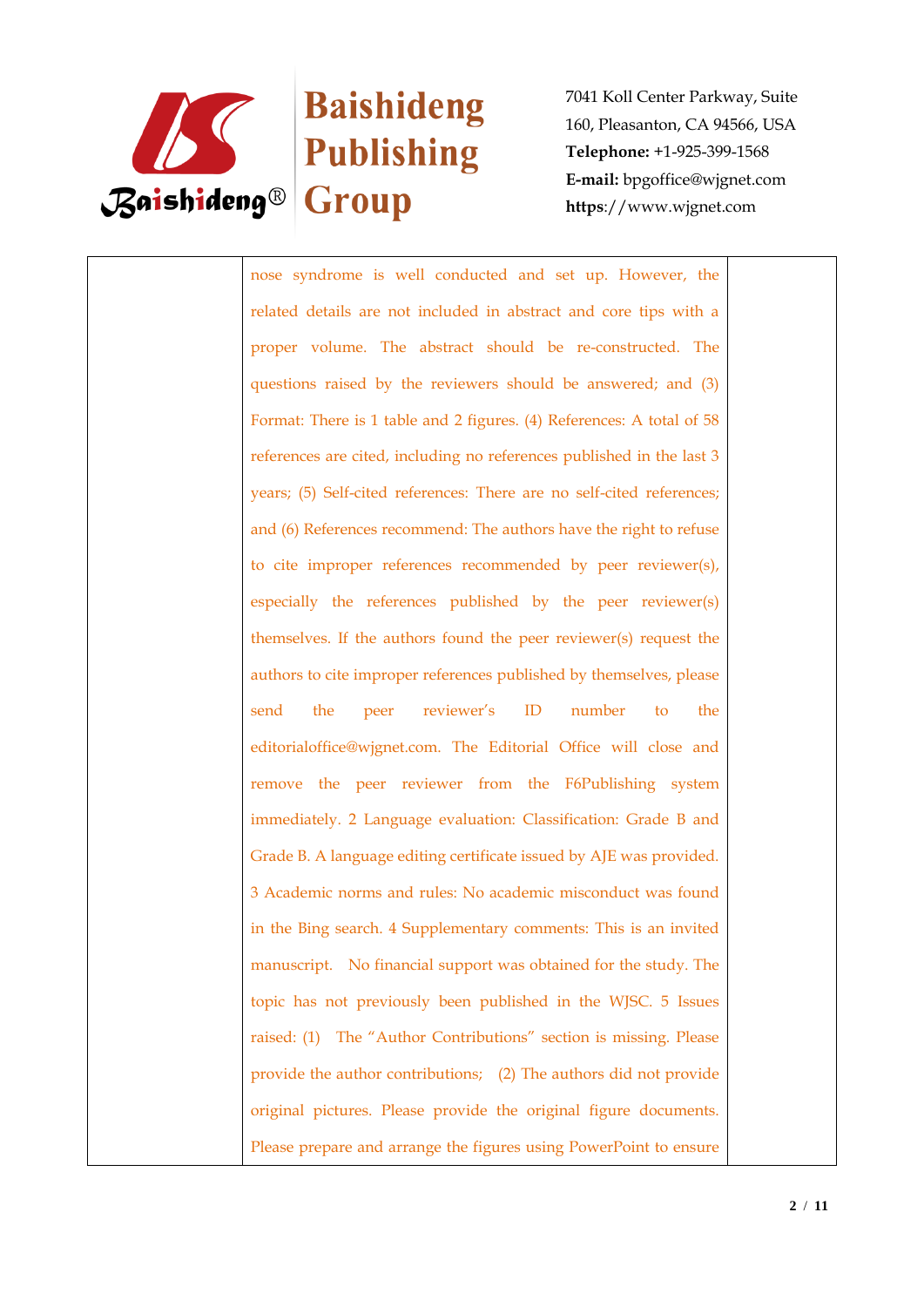

# **Baishideng Example 18**<br>Publishing

7041 Koll Center Parkway, Suite 160, Pleasanton, CA 94566, USA **Telephone:** +1-925-399-1568 **E-mail:** bpgoffice@wjgnet.com **https**://www.wjgnet.com

that all graphs or arrows or text portions can be reprocessed by the editor; (3) PMID and DOI numbers are missing in the reference list. Please provide the PubMed numbers and DOI citation numbers to the reference list and list all authors of the references. Please revise throughout; and (4) Please obtain permission for the use of picture(s). If an author of a submission is re-using a figure or figures published elsewhere, or that is copyrighted, the author must provide documentation that the previous publisher or copyright holder has given permission for the figure to be re-published; and correctly indicating the reference source and copyrights. For example, "Figure 1 Histopathological examination by hematoxylin-eosin staining (200 ×). A: Control group; B: Model group; C: Pioglitazone hydrochloride group; D: Chinese herbal medicine group. Citation: Yang JM, Sun Y, Wang M, Zhang XL, Zhang SJ, Gao YS, Chen L, Wu MY, Zhou L, Zhou YM, Wang Y, Zheng FJ, Li YH. Regulatory effect of a Chinese herbal medicine formula on non-alcoholic fatty liver disease. World J Gastroenterol 2019; 25(34): 5105-5119. Copyright ©The Author(s) 2019. Published by Baishideng Publishing Group Inc[6]". And please cite the reference source in the references list. If the author fails to properly cite the published or copyrighted picture(s) or table(s) as described above, he/she will be subject to withdrawal of the article from BPG publications and may even be held liable. 6 Recommendation: Conditional acceptance.

**Company Editor-in-Chief:** I have reviewed the Peer-Review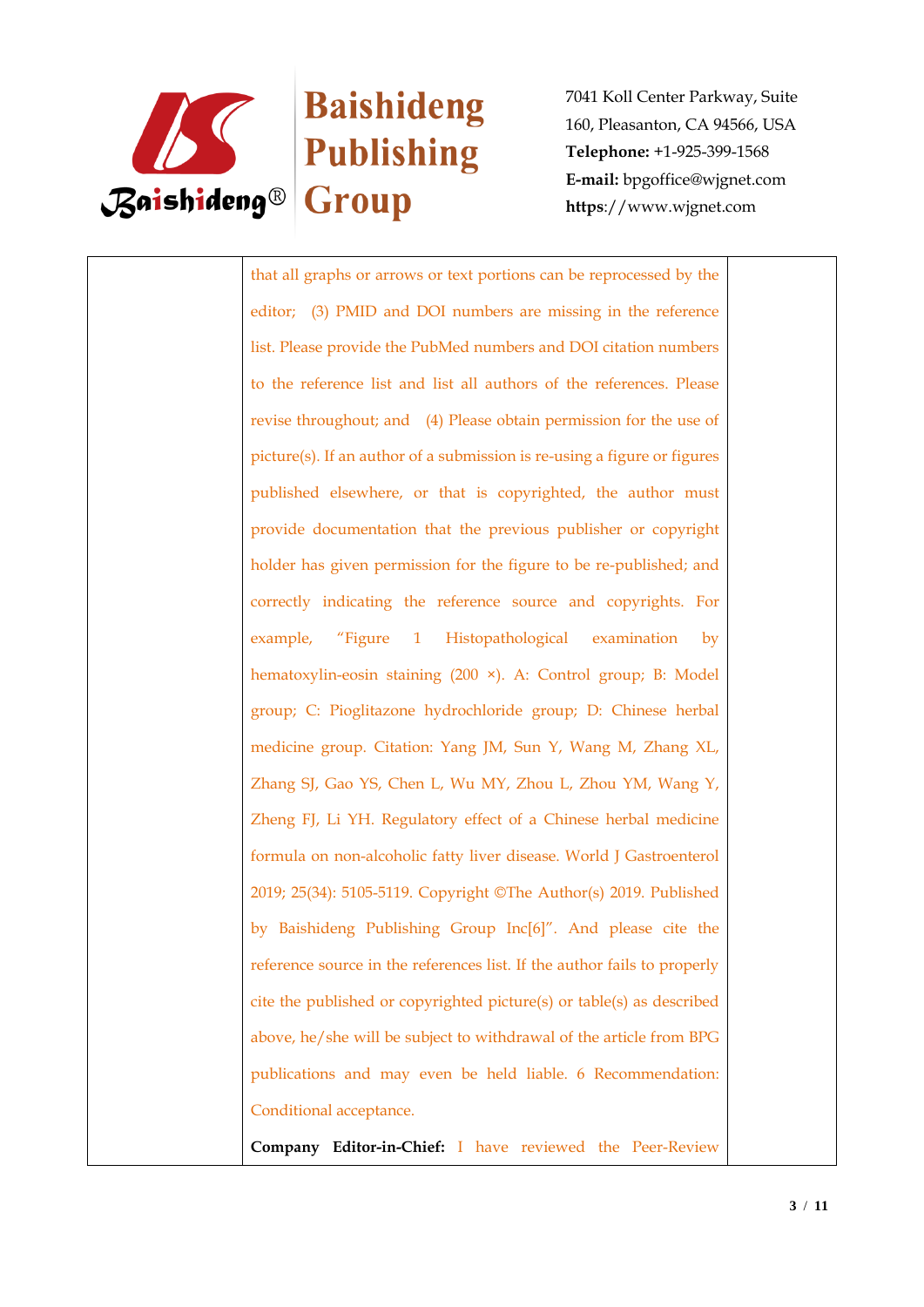

|   | Report, full text of the manuscript, and the relevant ethics            |     |
|---|-------------------------------------------------------------------------|-----|
|   | documents, all of which have met the basic publishing requirements      |     |
|   | of the World Journal of Stem Cells, and the manuscript is               |     |
|   | conditionally accepted. I have sent the manuscript to the author(s)     |     |
|   | for its revision according to the Peer-Review Report, Editorial         |     |
|   | Office's comments and the Criteria for Manuscript Revision by           |     |
|   | Authors.                                                                |     |
| 3 | The fixed headings are copied.                                          | [Y] |
|   | The title concisely summarizes the main topic of the study and is       |     |
|   | not too long (no more than 18 words). Words such as 'exploration',      |     |
| 4 | 'research', 'analysis', 'observation', and 'investigation' are avoided. | [Y] |
|   | The title does not start with 'The' and does not include any Arabic     |     |
|   | numbers or uncommon abbreviations.                                      |     |
| 5 | A short running title is provided (no more than 6 words).               | [Y] |
|   | The authors' full family (sur)names and full/abbreviated first          |     |
| 6 | names are listed on the title page and are consistent with those        | [Y] |
|   | listed in the signed BPG Copyright License Agreement form.              |     |
|   | 'Author contributions' passage describes the specific<br>The            |     |
|   | contribution(s) made by each author. The author's names are listed      |     |
|   | in the following format: full family (sur)name followed by              |     |
|   | abbreviated first and middles names.                                    |     |
|   | e.g., "Wang CL and Liang L contributed equally to this work; Wang       |     |
| 7 | CL, Liang L, Fu JF, Zou CC, Hong F and Wu XM designed the               | [Y] |
|   | research study; Wang CL, Zou CC, Hong F and Wu XM performed             |     |
|   | the research; Xue JZ and Lu JR contributed new reagents and             |     |
|   | analytic tools; Wang CL, Liang L and Fu JF analyzed the data; and       |     |
|   | Wang CL, Liang L and Fu JF wrote the manuscript. All authors            |     |
|   | have read and approve the final manuscript."                            |     |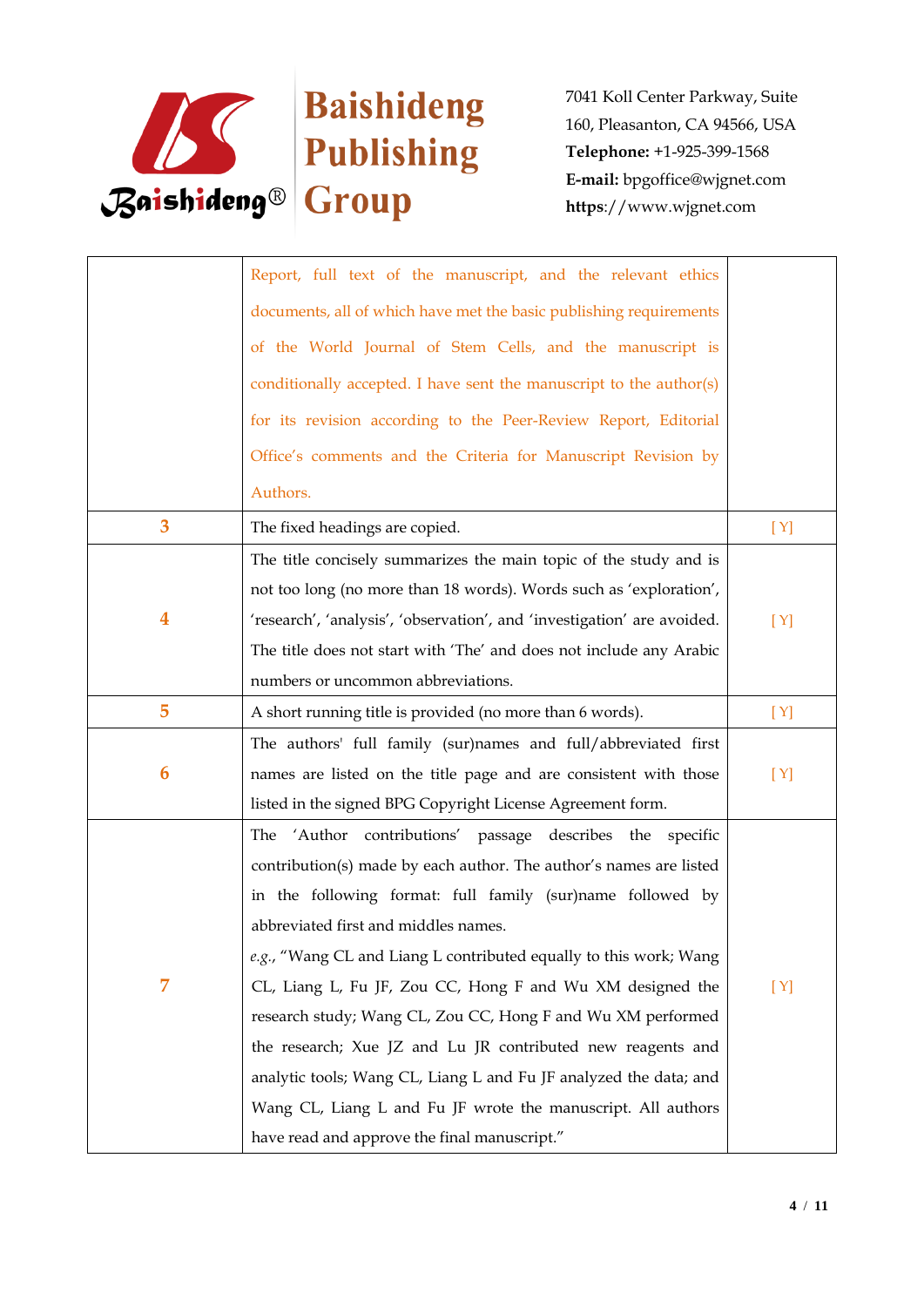

| 8         | The 'Supported by' statement describes the source(s) of financial       |     |
|-----------|-------------------------------------------------------------------------|-----|
|           | support and includes the corresponding identification number(s)         | [N] |
|           | and program ID(s) if available, and contains no spelling errors.        |     |
|           | The 'Corresponding author' passage provides the corresponding           |     |
|           | author's full first and family (sur)names, abbreviated title (e.g., MD, |     |
| 9         | PhD), affiliated institute's name and complete postal address           | [Y] |
|           | (including zip code) and e-mail (written in all lowercase), and         |     |
|           | contains no spelling errors.                                            |     |
|           | The Manuscript Tracking information (i.e., Received, Peer review        |     |
|           | started, First decision, Revised, Accepted, Article in press, and       |     |
| 10        | Published online) are provided along with the corresponding editor      | [Y] |
|           | and date for each item, and contain no spelling errors.                 |     |
|           | The Abstract section is formatted according to the article-specific     |     |
|           | style (structured vs unstructured) and word count thresholds, as        |     |
|           | follows:                                                                |     |
|           | Commentary, Frontier, Diagnostic Advances, Medical Ethics,              |     |
|           | Minireview, Review, Therapeutics Advances, and Topic Highlight:         |     |
|           | Non-structured abstract that is no less than 200 words.                 |     |
| 11        | Field of Vision, Case Report and Letter to the Editor:                  | [Y] |
|           | Non-structured abstract that is no less than 150 words.                 |     |
|           | Research articles: Structured abstract with subsections for AIM (no     |     |
|           | more than 20 words); METHODS (no less than 80 words); RESULTS           |     |
|           | (no less than 120 words); and CONCLUSION (no more than 26               |     |
|           | words).                                                                 |     |
| <b>12</b> | The 'Key words' list provides 5-10 keywords that reflect the main       |     |
|           | content of the study. The first letter of each keyword is capitalized,  | [Y] |
|           | and each keyword is separated by a semicolon.                           |     |
| 13        | The "citation" contains authors' names and manuscript title. The        |     |
|           | name of the first author should be typed in bold letters; the family    | [Y] |
|           | (sur) name of all authors should be typed with the first letter         |     |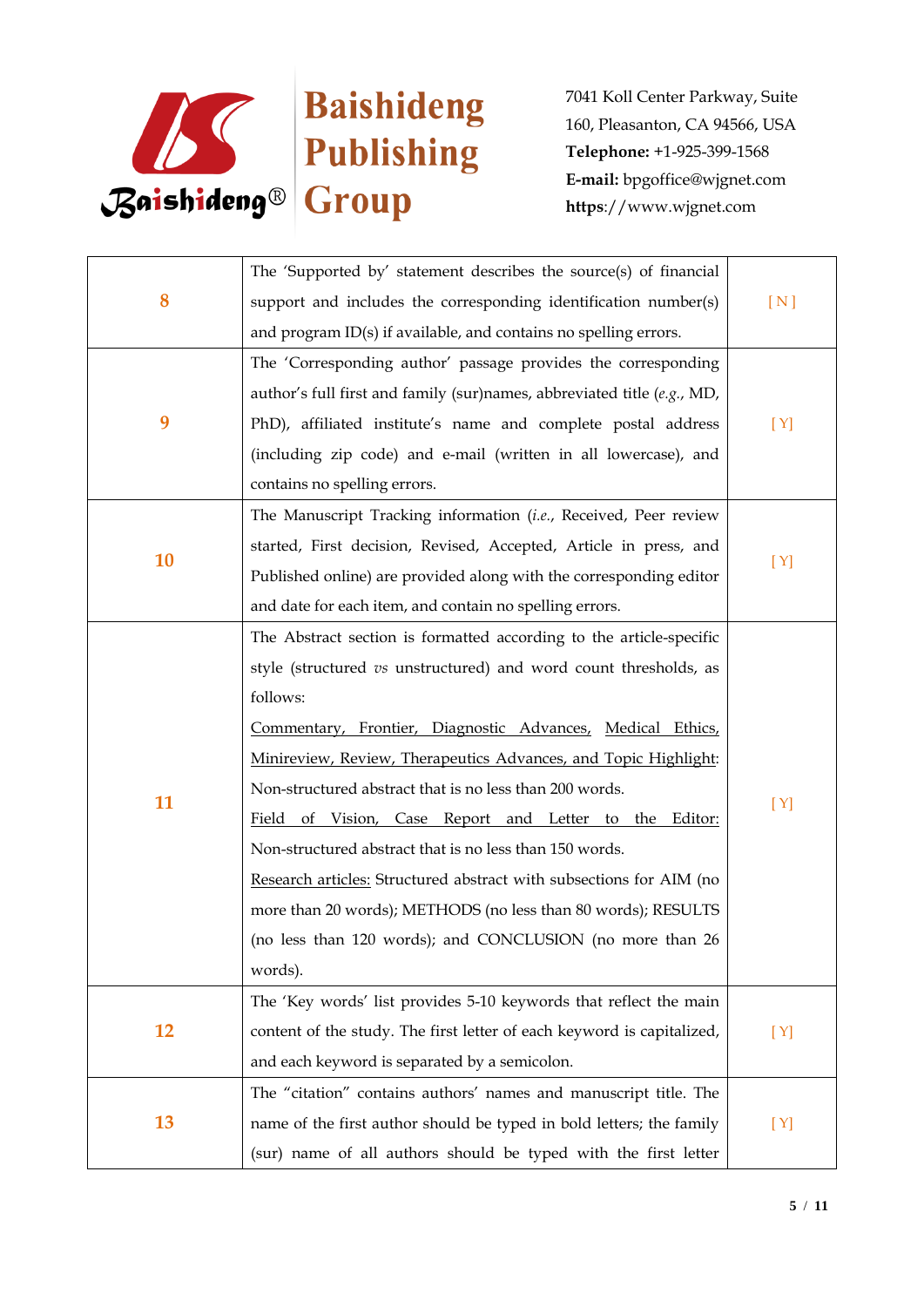

|           | capitalized, followed by their abbreviated first and middle initials.   |     |
|-----------|-------------------------------------------------------------------------|-----|
|           | For example, an article by Jae Moon Yoon, Ki Young Son, Chun Sick       |     |
|           | Eom, Daniel Durrance, Sang Min Park will be written as Yoon JM,         |     |
|           | Son KY, Eom CS, Durrance D, Park SM. Pre-existing diabetes              |     |
|           | mellitus increases the risk of gastric cancer: A meta-analysis. World J |     |
|           | Gastroenterol 2019; In press                                            |     |
|           | The 'Core tip' provides a summary (less than 100 words) of the          |     |
|           | study that outlines the most innovative and important arguments         |     |
| 14        | and core contents of the paper and will serve to effectively attract    | [Y] |
|           | readers.                                                                |     |
|           | The 'INTRODUCTION' section clearly describes the relevant               |     |
|           | background information for the study. Only the most relevant and        |     |
|           | current (within the past 5 years) literature is cited, with the         |     |
|           | exception of rare instances of seminal literature citations. All        |     |
|           | technical terms and/or abbreviations are explained and/or defined,      |     |
|           | with the full name of abbreviations given upon first appearance in      |     |
| 15        | the text and the abbreviation presented in parentheses [i.e.,           | [Y] |
|           | "computed tomography $(CT)$ "]. First-person pronouns $(e.g., 'I',')$   |     |
|           | 'we') are used appropriately to clearly indicate the work performed     |     |
|           | by the author(s). When weaknesses of previous studies are               |     |
|           | described in the text to highlight the innovations related to the       |     |
|           | current study, the information is presented carefully.                  |     |
| <b>16</b> | The 'MATERIALS AND METHODS' section clearly and accurately              |     |
|           | describes all materials and methods used to obtain the data             |     |
|           | presented in the article and is adequate for a reader to repeat the     | [N] |
|           | study.                                                                  |     |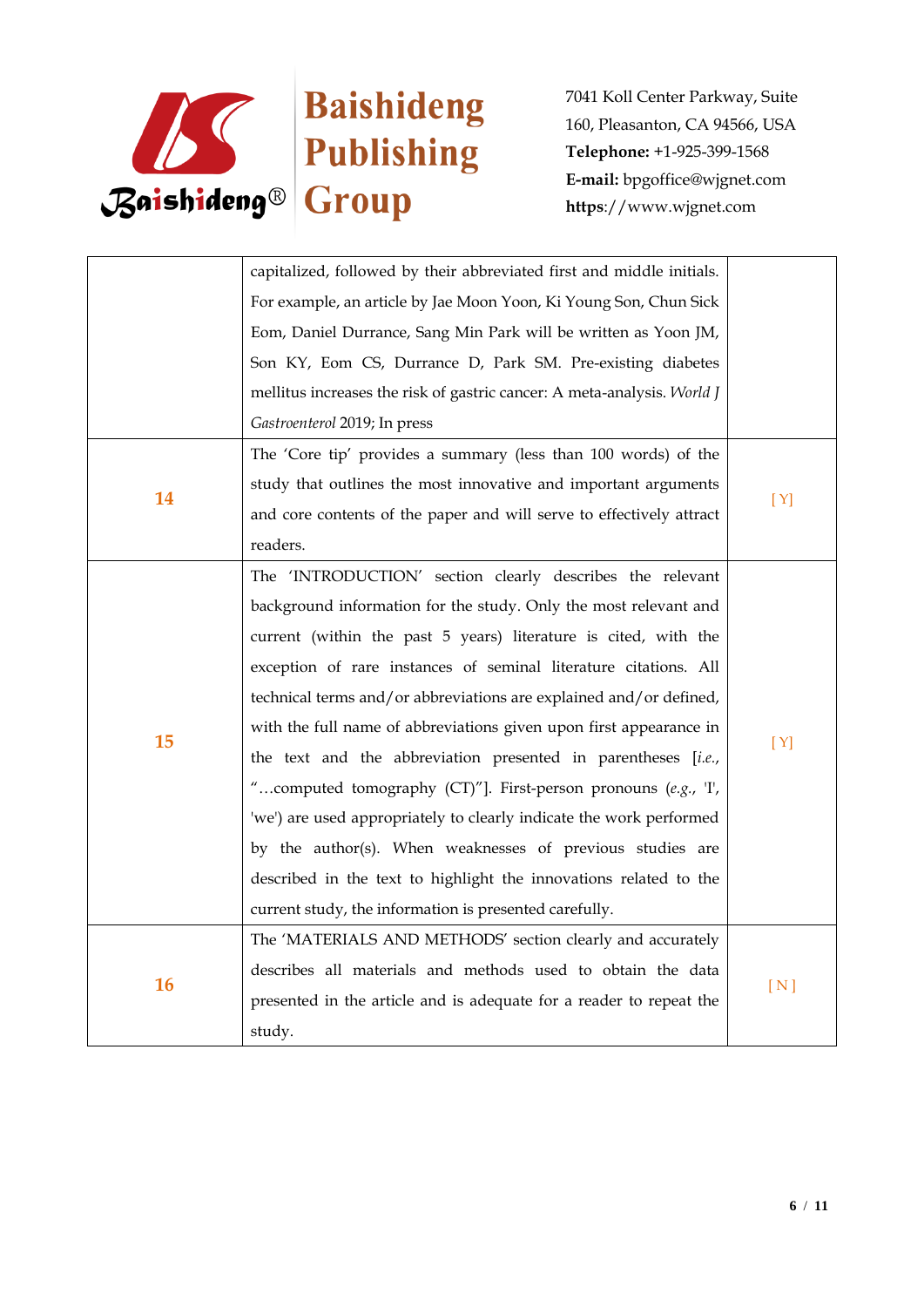

| 17 | The 'RESULTS' section concisely describes the observational and                                |     |
|----|------------------------------------------------------------------------------------------------|-----|
|    | experimental results. Representative data and data that have                                   |     |
|    | scientific significance are emphasized. Data is presented in either                            |     |
|    | the text, a table or figure (i.e., chart, diagram, graph or image), but is                     | [N] |
|    | not repeated among each. Information presented in the tables and                               |     |
|    | figures clearly describes the trends, meaning, and inferences.                                 |     |
|    | Results described in textual form are accurate, concise and clear.                             |     |
|    | Statistical symbols are accurate. Statistical significance is expressed                        |     |
|    | as $aP < 0.05$ , $bP < 0.01$ ( $P > 0.05$ usually does not need to be denoted).                |     |
| 18 | If there are other series of P values, $\mathbf{c}P < 0.05$ and $\mathbf{d}P < 0.01$ are used, | [N] |
|    | and a third series of P values is expressed as $\mathbf{e}P < 0.05$ and $\mathbf{f}P < 0.01$ . |     |
|    | Statistical data is expressed as mean ± SD or mean ± SE.                                       |     |
|    | The 'DISCUSSION' section (1) describes the main purpose and                                    |     |
|    | hypothesis of the study; (2) summarizes the most important results;                            |     |
|    | (3) illustrates and explains the results (but does not simply repeat                           |     |
| 19 | the data) and draws conclusions or inferences based on the results;                            | [N] |
|    | (4) points out the limitations of the study and their impact on the                            |     |
|    | results, as well as proposes further advice on future research                                 |     |
|    | topic(s) or direction(s); and (5) describes the theoretical significance                       |     |
|    | and practical value of the findings.                                                           |     |
|    | The 'ACKNOWLEDGEMENTS' section expresses gratitude to any                                      |     |
| 20 | individuals or organizations for technical support (i.e., providing                            |     |
|    | instrumentation, equipment or experimental materials, and/or                                   |     |
|    | assistance in experimental work), non-technical services (i.e., useful                         | [N] |
|    | inspiration, suggestions, guidance, or review), and/or any other                               |     |
|    | auxiliary work.                                                                                |     |
| 21 | The 'ARTICLE HIGHLIGHTS' section provides comments for                                         |     |
|    | original articles in accordance with the specified format.                                     | [N] |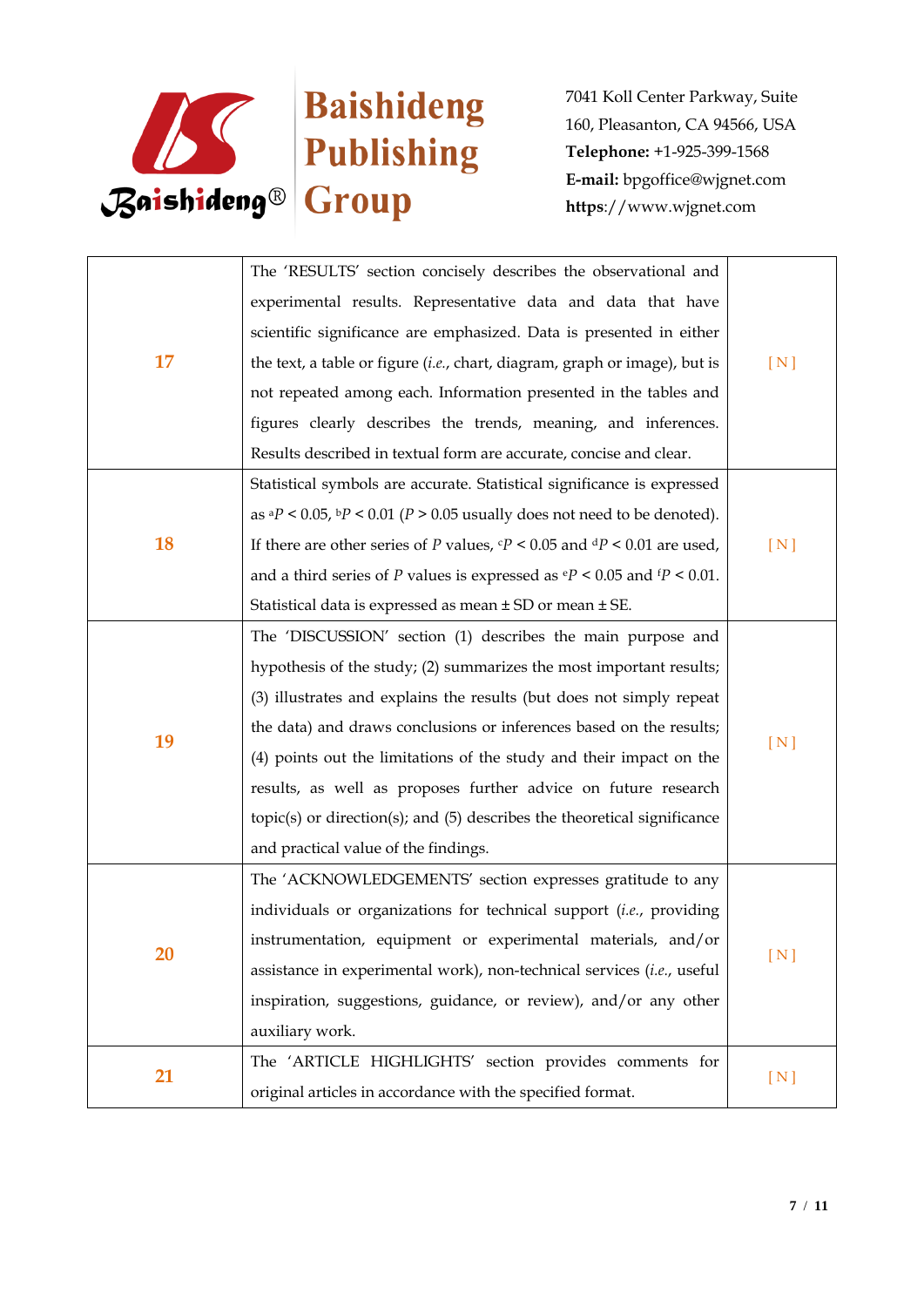

|    | The 'REFERENCES' section lists the references in the Vancouver                    |     |
|----|-----------------------------------------------------------------------------------|-----|
|    | style. This style uses Arabic numeral in-text citations based on the              |     |
|    | order of the first appearance of a source in the text. For citations              |     |
|    | where the author's name is indicated in the text, a superscript                   |     |
|    | number should be placed following the name (i.e, "Pang et al"). For               |     |
|    | citations where no author is indicated, a superscript number should               |     |
| 22 | be placed at the end of the sentence. Respective examples are: "Ma <sup>[1]</sup> | [Y] |
|    | reported ", "Pan et al <sup>[2-5]</sup> indicated "; "PCR has a high              |     |
|    | sensitivity <sup>[6,9]</sup> ." No superscript numbers are used when the          |     |
|    | reference number is described in the text; for example, "The                      |     |
|    | experimental method used has been described in reference [8]." The                |     |
|    | style of reference citations in tables is the same as that in the text            |     |
|    | $(e.g., Pan et al[2-5], please see reference [8]).$                               |     |
|    | Journal references have been verified to ensure that there are no                 |     |
|    | duplicate references and that the PMID numbers are correct. For                   |     |
|    | references not yet included in PubMed: the name of Chinese                        |     |
|    | journals is spelled out using Chinese Pinyin, with the first letter of            |     |
| 23 | each word capitalized (e.g., Shijie Huaren Xiaohua Zazhi); the name of            | [Y] |
|    | journals in other languages are listed according to indexing                      |     |
|    | information retrieved from Google. Book references are presented                  |     |
|    | with all the information relevant to the electronic version.                      |     |
|    | The number of cited references is appropriate for the article type, as            |     |
| 24 | follows:                                                                          |     |
|    | Commentary: no less than 50;                                                      |     |
|    | Review: no less than 100;                                                         | [Y] |
|    | Article: no less than 30/26;                                                      |     |
|    | Case Report and Letter to the Editor: no less than 1.                             |     |
| 25 | The ethics-related statements are provided in accordance with the                 |     |
|    | manuscript type (e.g., Manuscript No.-Institutional review board                  | [Y] |
|    | statement, Manuscript No.-Animal care and use statement, etc.).                   |     |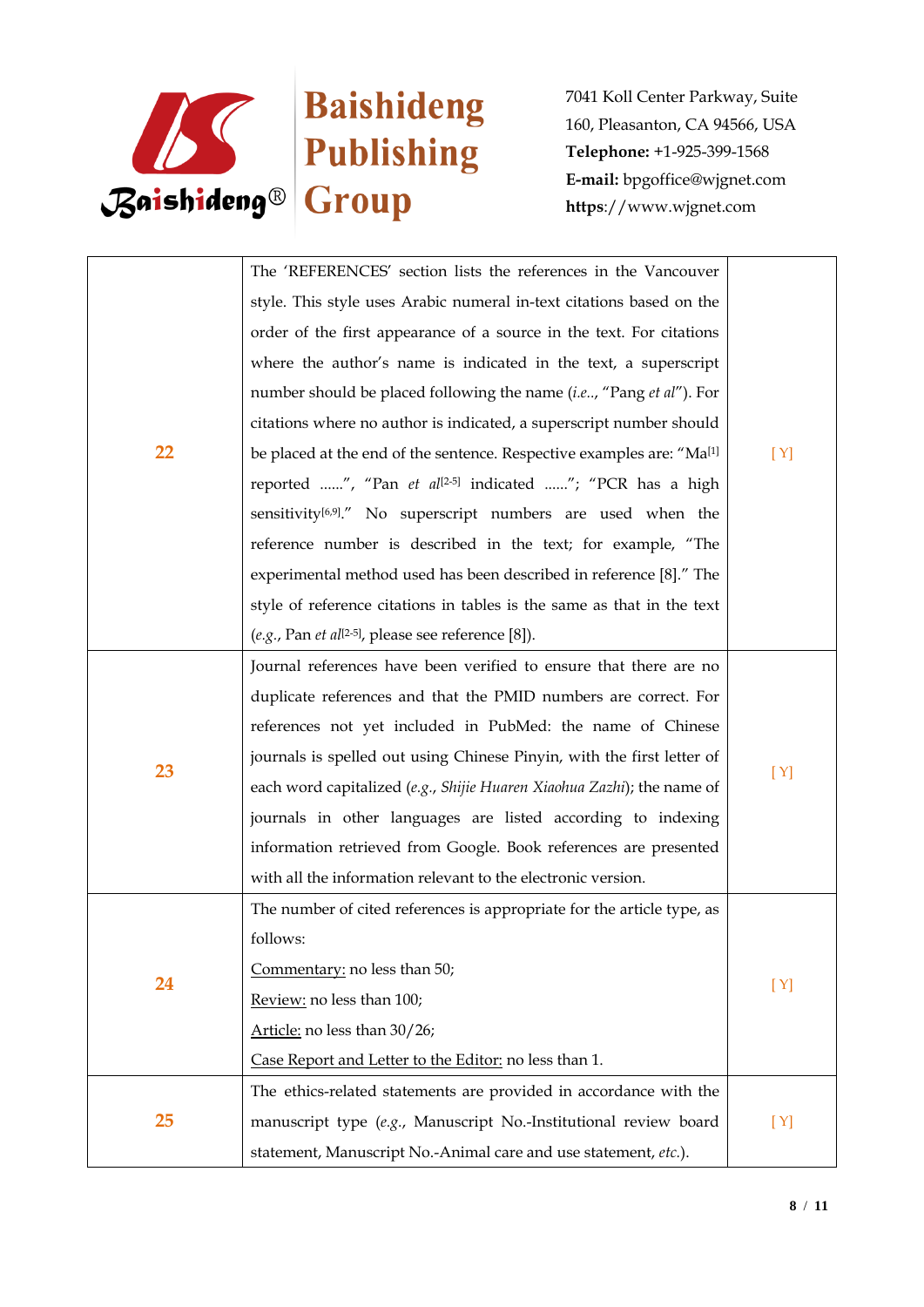

| <b>26</b> | The names of the peer reviewers and the scientific editor are present                        |                          |
|-----------|----------------------------------------------------------------------------------------------|--------------------------|
|           | at the end of the paper $(e.g., P\text{-}Reviewer: Hugot D \text{ S-Editor: Wang})$          | [Y]                      |
|           | JL).                                                                                         |                          |
|           | The order and numerical labeling of tables and figures is consistent                         |                          |
|           | with their appearance and presentation in the text. Symbols in                               |                          |
|           | tables (e.g., +, -, $\times$ , $\div$ , $*$ ) correctly correspond to the definitions in the |                          |
|           | footnotes. Only one legend is provided for each multi-panel figure                           |                          |
| 27        | consisting of color graphs, black and white graphs, or line graphs                           | [Y]                      |
|           | that depicts data of the same theme. For example: Figure 1                                   |                          |
|           | Pathological changes in atrophic gastritis tissue before and after                           |                          |
|           | treatment. A: ; B: ; C: ; D: ; E: ; F:                                                       |                          |
|           | Split pictures include flow charts, line graphs, histograms, and                             |                          |
| 28        | graphs including text. Unsplit pictures include meta-analysis                                | [Y]                      |
|           | diagrams, PCR amplification curves, and survival curves.                                     |                          |
|           | The author(s) highlighted the changes made to the manuscript                                 |                          |
| 29        | according to the peer-reviewers' comments.                                                   |                          |
|           | The responses to the peer-reviewers' comments are consistent with                            |                          |
| 30        | the changes made to the manuscript.                                                          |                          |
|           | The revised manuscript is provided (file name: Manuscript                                    |                          |
|           | No.-Review; e.g., 870- Review).                                                              |                          |
|           | The letter of peer-reviewers' comments is provided (file name:                               |                          |
| 31        | Manuscript No.-Peer-review(s); e.g., 870-Peer-review(s)).                                    |                          |
|           | The response letter is provided (file name: Manuscript                                       |                          |
|           | No.-Answering reviewers; e.g., 870-Answering reviewers).                                     |                          |
| 32        | The related ethics and relevant documents are provided, such as (1)                          |                          |
|           | Approved grant application form(s) or funding agency copy of any                             |                          |
|           | approval document(s) (file name: Manuscript No.-Grant application                            |                          |
|           | form(s)); (2) Biostatistics review certificate (file name: Manuscript                        |                          |
|           | No.-Biostatistics statement); (3) Conflict-of-interest statement (file                       | [Y]<br>[Y]<br>[Y]<br>[Y] |
|           | name: Manuscript No.-Conflict-of-interest statement); (4) Clinical                           |                          |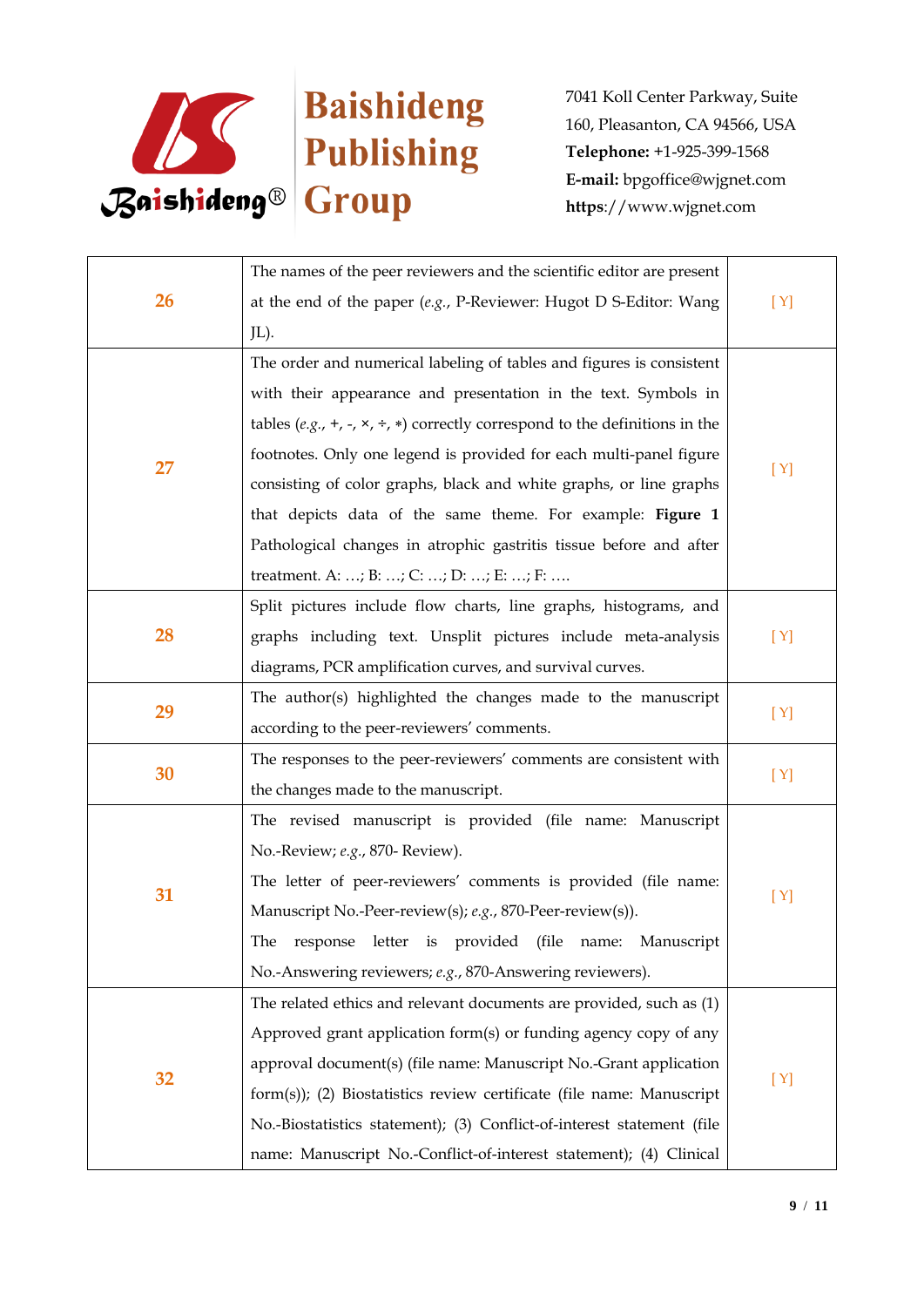

|    | trial registration statement (file name: Manuscript No.-Clinical trial    |     |
|----|---------------------------------------------------------------------------|-----|
|    | registration statement); (5) Institutional review board approval form     |     |
|    | or document (file name: Manuscript No.-Institutional review board         |     |
|    | statement); (6) Institutional animal care and use committee               |     |
|    | form<br>document<br>approval<br>(file<br>Manuscript<br>or<br>name:        |     |
|    | No.-Institutional animal care and use committee statement), and (7)       |     |
|    | Signed informed consent form(s) or document(s) (file name:                |     |
|    | Manuscript No.-Informed consent statement).                               |     |
|    | All authors signed the BPG Copyright license agreement form (file         |     |
| 33 | Manuscript No.-Copyright<br>license<br>agreement;<br>name:<br>e.g.,       | [Y] |
|    | 870-Copyright license agreement).                                         |     |
|    | The language certificate provided by authors who are non-native           |     |
| 34 | speakers of English meets the BPG requirements (file name:                | [Y] |
|    | Manuscript No.-Language certificate; e.g., 870-Language certificate).     |     |
|    | The photos licensed in the Agreement for Use of Personal Photos           |     |
| 35 | are consistent with those in the paper (file name: Manuscript             |     |
|    | No.-Agreement for use of personal photos; e.g., 870-Agreement for         | [N] |
|    | use of personal photos).                                                  |     |
|    | This document (Checklist of Responsibilities for Scientific Editors)      |     |
| 36 | has been saved under the file name: manuscript No.-Scientific             | [Y] |
|    | editor work list (e.g., 870-Scientific editor work list).                 |     |
|    | A CrossCheck investigation (an effective tool for detecting unoriginal    |     |
| 37 | content, enabling our editors to preserve the journal's integrity and     |     |
|    | the authors' copyright) has been performed for the manuscript via         |     |
|    | the website: http://www.ithenticate.com/. The results document            |     |
|    | contains the following information for the manuscript: "Name of           | [Y] |
|    | journal", "Manuscript No.", "Columns", "Title" and "Author list".         |     |
|    | The Figure of the CrossCheck results is saved in JPEG format (.jpg) at    |     |
|    | 1440 $\times$ 680 pixel resolution. The PDF of the CrossCheck results has |     |
|    | been saved under the file name: manuscript No.- CrossCheck report         |     |